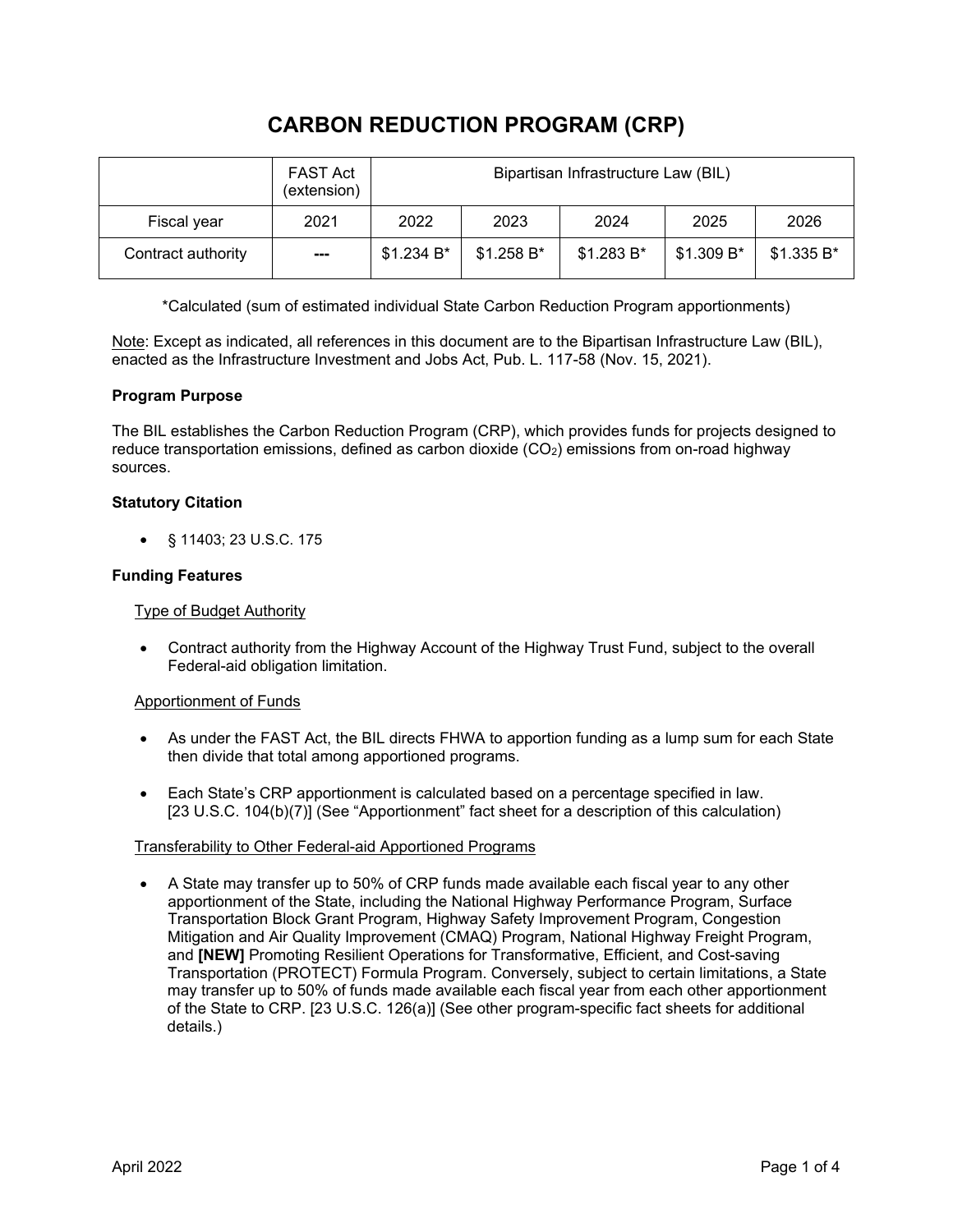#### Suballocation

- 65% of a State's CRP apportionment is to be obligated in the following areas in proportion to their relative shares of the State's population. [§ 11403; 23 U.S.C. 175(e)(1)(A)] Funds attributed to an urbanized area may be obligated in the metropolitan area established under 23 U.S.C. 134 that encompassed the urbanized area [23 U.S.C. 175(e)(2)]:
	- o *Urbanized areas with an urbanized area population greater than 200,000*: This portion is to be divided among those areas based on their relative share of population, unless the Secretary approves a joint request from the State and relevant MPO(s) to use other factors. [§ 11403; 23 U.S.C. 175(e)(1)(A)(i) and (e)(3)]
	- o *Urbanized areas with an urbanized area population of at least 50,000 but no more than 200,000*: This portion is to be divided among those areas based on their relative share of population, unless the Secretary approves a joint request from the State and relevant MPO(s) to use other factors. [§ 11403; 23 U.S.C. 175(e)(1)(A)(ii) and (e)(3)]
	- o *Urban areas with population at least 5,000 and no more than 49,999*. [§ 11403; 23 U.S.C. 175(e)(1)(A)(iii)]
	- o *Areas with population of less than 5,000*. [§ 11403; 23 U.S.C. 175(e)(1)(A)(iv)]
- The remaining 35% of the State's CRP apportionment be obligated in any area of the State. [§ 11403; 23 U.S.C. 175(e)(1)(B)]
- Requires each State, over the period of FY22-26, to make available to each urbanized area with a population of at least 50,000 obligation authority for use with the suballocated CRP funding. [§ 11403; 23 U.S.C. 175(e)(6)] States are required to divide the funding to urbanized areas with a population of at least 50,000 based on the relative population of the areas. [23 U.S.C. 175(e)(3)]

### **Federal Share**

• In accordance with 23 U.S.C. 120. (See the "Federal Share" fact sheet for additional detail.) [§ 11403; 23 U.S.C. 120 and 175(f)]

### **Eligible Projects**

- CRP funds may be obligated for projects that support the reduction of transportation emissions, including, but not limited to— [except as noted,  $\S$  11403; 23 U.S.C. 175(c)(1)]
	- $\circ$  a project described in 23 U.S.C. 149(b)(4) to establish or operate a traffic monitoring, management, and control facility or program, including advanced truck stop electrification systems;
	- o a public transportation project eligible under 23 U.S.C. 142;
	- o a transportation alternative (as defined under the Moving Ahead for Progress under the 21st Century Act [23 U.S.C. 101(a)(29), as in effect on July 5, 2012]), including, but not limited to, the construction, planning, and design of on-road and off-road trail facilities for pedestrians, bicyclists, and other nonmotorized forms of transportation;
	- $\circ$  a project described in 23 U.S.C. 503(c)(4)(E) for advanced transportation and congestion management technologies;
	- o deployment of infrastructure-based intelligent transportation systems capital improvements and the installation of vehicle-to-infrastructure communications equipment;
	- $\circ$  a project to replace street lighting and traffic control devices with energy-efficient alternatives;
	- $\circ$  development of a carbon reduction strategy developed by a State per requirements in 23 U.S.C. 175(d);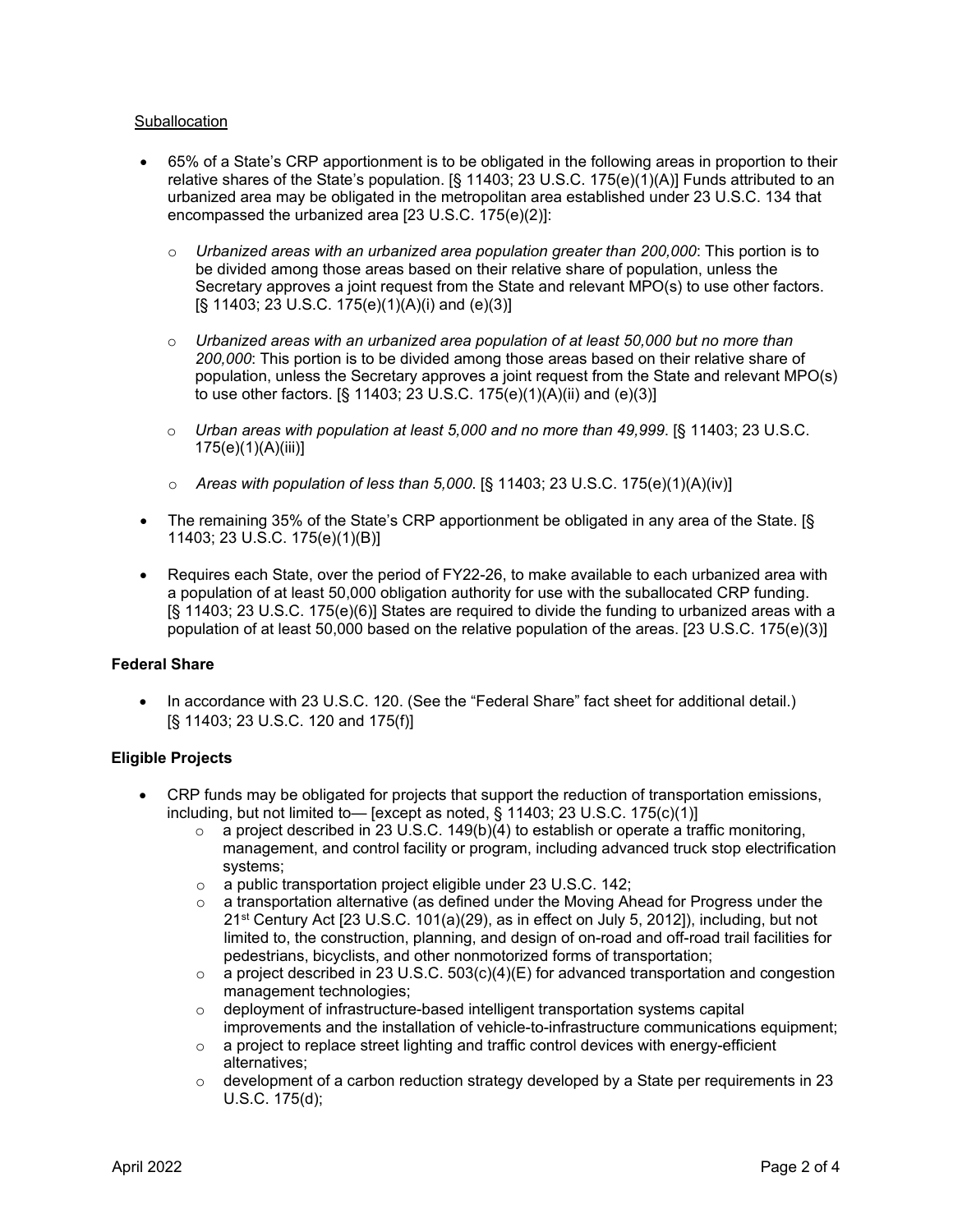- $\circ$  a project or strategy designed to support congestion pricing, shifting transportation demand to nonpeak hours or other transportation modes, increasing vehicle occupancy rates, or otherwise reducing demand for roads, including electronic toll collection, and travel demand management strategies and programs;
- $\circ$  efforts to reduce the environmental and community impacts of freight movement;<br>  $\circ$  a proiect that supports deployment of alternative fuel vehicles, including—
- a project that supports deployment of alternative fuel vehicles, including
	- acquisition, installation, or operation of publicly accessible electric vehicle charging infrastructure or hydrogen, natural gas, or propane vehicle fueling infrastructure; and
	- purchase or lease of zero-emission construction equipment and vehicles, including the acquisition, construction, or leasing of required supporting facilities;
- $\circ$  a project described in 23 U.S.C. 149(b)(8) for a diesel engine retrofit;<br>  $\circ$  certain types of projects to improve traffic flow that are eligible under to
- certain types of projects to improve traffic flow that are eligible under the CMAQ program, and that do not involve construction of new capacity; [§ 11403; 23 U.S.C. 149(b)(5); and 175(c)(1)(L)]
- o a project that reduces transportation emissions at port facilities, including through the advancement of port electrification; and
- $\circ$  any other STBG-eligible project, if the Secretary certifies that the State has demonstrated a reduction in transportation emissions, as estimated on a per capita and per unit of economic output basis. (Note: FHWA will issue guidance on how the Secretary will make such certifications.) [§ 11403; 23 U.S.C. 133(b) and 175(c)(2)]

#### Coordination in Urbanized Areas Other Than Transportation Management Areas

Before obligating CRP funds for an eligible project in an urbanized area that is not a transportation management area, a State shall coordinate with any MPO that represents the urbanized area prior to determining which activities should be carried out under the project. [§ 11403; 23 U.S.C. 175(e)(4)]

#### Consultation in Rural Areas

Before obligating CRP funds for an eligible project in a rural area, a State shall consult with any regional transportation planning organization or MPO that represents the rural area prior to determining which activities should be carried out under the project. [§ 11403; 23 U.S.C. 175(e)(5)]

### **Program Features**

### Carbon Reduction Strategy

- Requires each State, in consultation with any MPO designated within the State, to— [§ 11403; 23 U.S.C. 175(d)]
	- o develop a carbon reduction strategy not later than 2 years after enactment; [§ 11403; 23 U.S.C. 175(d)(1)] and
	- $\circ$  update that strategy at least every four years; [§ 11403; 23 U.S.C. 175(d)(3)]
- Requires the carbon reduction strategy to—
	- $\circ$  support efforts—and identify projects and strategies—to support the reduction of transportation emissions;
	- $\circ$  at the State's discretion, quantify the total carbon emissions from production, transport, and use of materials used in the construction of transportation facilities in the State; and
	- $\circ$  be appropriate to the population density and context of the State, including any MPO designated within the State. [§ 11403; 23 U.S.C. 175(d)(2)]